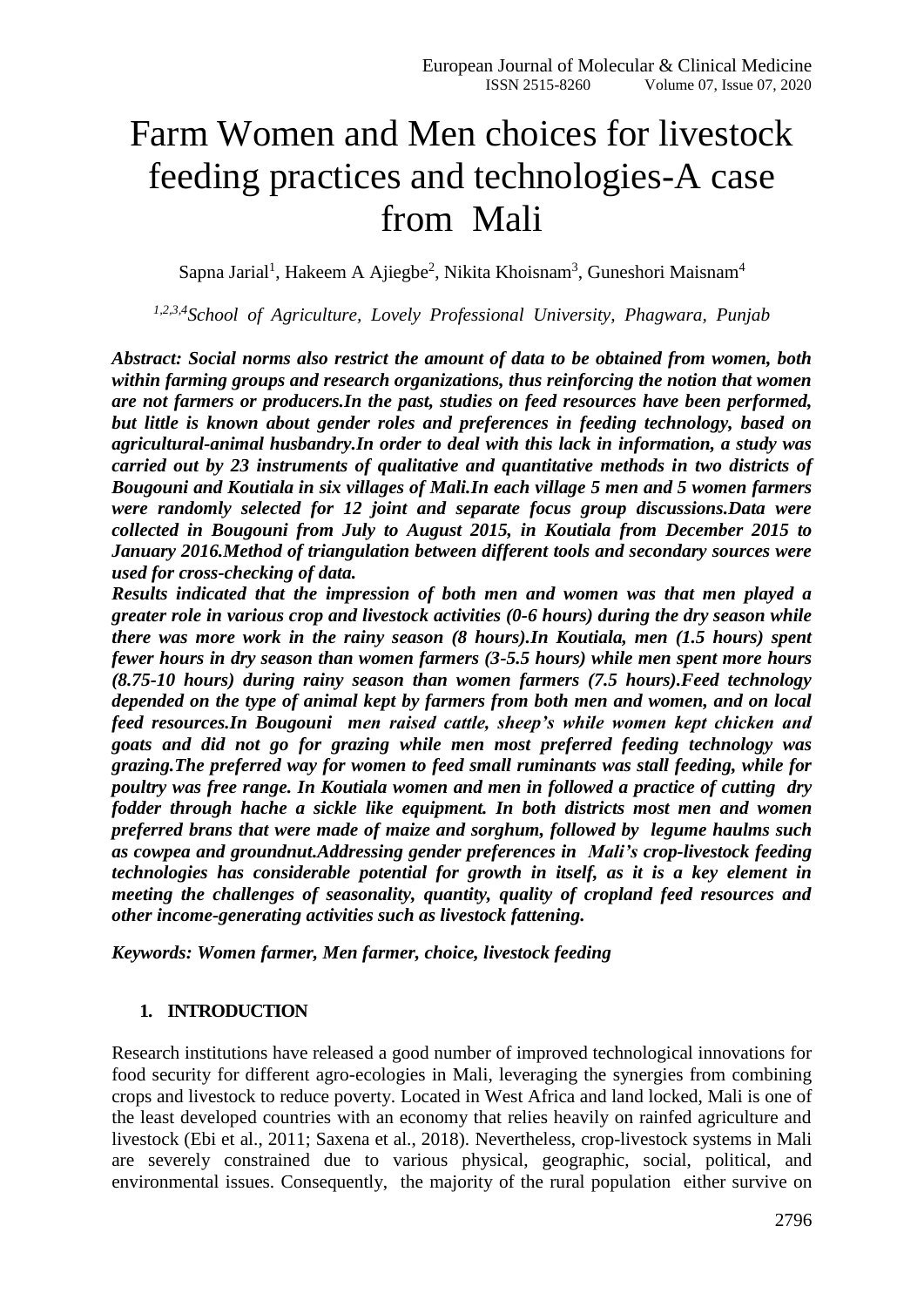subsistence agriculture and livestock keeping or migrating to other parts of the country for employment (Balakumar et al., 2008; Srivastava et al., 2014; Vaid et al., 2014)

Although the information and technologies was produced in the last four decades for farmers to increase crop productivity, for example, a variety of animal-nutrition-based technology and practices in developing countries is established and implemented both on-site and on-farm.

Some innovations have provided profound benefits and were widely used; others have demonstrated promise at research stations but are not used by farmers. And it is often known as men when the term farmers is used.Furthermore, demand driven by cowpea and groundnut is listed as cash crops and women's crops while sorghum is a male crop (Chaudhary and Singh, 2012). So what part do men and women play in these gender-based crops?These studies of an agricultural system frequently confuse researchers with paradoxes and ambiguities. Apparent paradoxes are a useful starting point to differentiate between the expectations and opportunities mentioned and actual actions and objectives. Though studies have been conducted on available feed resource base in Mali, yet the gender preference on feeding is not been documented (Patel, 2012; Nagpal et al., 2012; Sharma et al., 2019). Tackling gender differences between women and men in crop feeding technologies in Mali has a significant potential for growth as it is an important element to meet the seasonal challenges, amounts, quality of feed resources from croplands and other revenue-generating activities such as livestock feeding.

In recognition of the need to deal with the gender differences in crop-living systems to exploit men and women's skills, resources and empowerment, it is important to understand the preferences of women and men on crops that they grow, on livestock, on their choice, on food strategies they prefer and on their constraints to better manage and enhance risk management (Nagpal et al., 2012; Ansari et al., 2016; Singh et al., 2017).

Against this background the specific objective of the study were:

- 1. An integrated analysis of social, economic and environmental dynamics considering the crop-livestock system.
- 2. An analysis of livestock biodiversity and main local crops including preferences, practices and producers' knowledge by taking gender into account.

The present study is only focussed on analysis of livestock biodiversity and main local crops including preferences, practices and producers' knowledge by taking gender into account.

## **2. MATERIALS AND METHODS**

The survey was conducted in six villages of purposive selected two districts of Bougouni (villages- Djeba, Flola and Sibirila) and Koutiala (villages- Serakele, Zanzoni and M'Pessoba). Yaninfolila site was initially selected and later abandoned because of the logistical reasons. The selection criteria used for village selection was the villages falling under Sudo Savannah zones of Koutiala and Bougouni for USAID Africa Rising project interventions.

#### **Figure:1 Site location of two districts in Mali**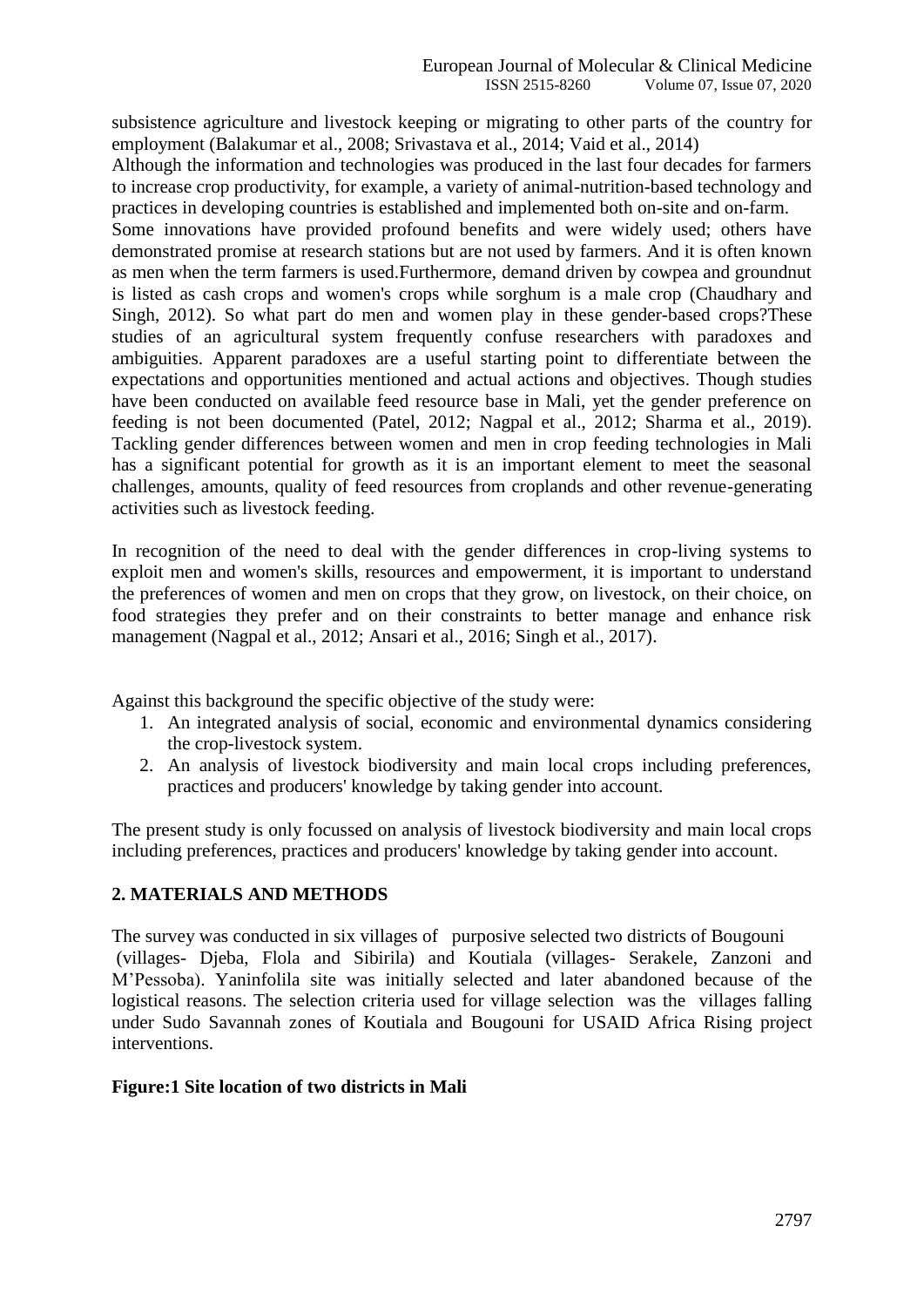

Research sites in the Sikasso region in ten farming communities (circle refers to a district and is the lower administrative structure next to a town).The red dots refer to where the farming communities are situated. (Source: Birhanu & Tabo, 2016; Jnawali et al., 2016)

The methodology utilized various qualitative and quantitative methods, participatory qualitative tools of socio-economic gender analysis (SEGA) approach, four square analysis and matrix tools. The survey was carried from July to August September 2015 in Bougouni and December 2015 to January 2016 in Koutiala. The methodology involved selection of 15 men and 15 women from both villages for joint focus group discussions and for separate key informant interview 5 men and 5 women farmers were randomly selected for the participatory exercises. The data was verified using triangulation techniques with SEGA tools and secondary sources.

## **3. RESULTS AND DISCUSSION**

#### **Development contex**t-

The results using SEGA analysis indicated that under the development context indicated the trends in both districts.

**In Bougouni**: The three villages of Bougouni benefitted from Guinean climate prevailing in the district with a yearly average rainfall 1000 mm. The vegetation is constituted of tree species in savannah area. The predominant trees were mangoes, sheas, cashew nuts, baobabs, nere and tamarinds (Mishra et al., 2018; Pudake et al., 2013). The soils were clayey. Natural rangelands, forest reserves, arable lands and watersheds constituted the natural resources of the community. The main environmental constraints faced was the great drought (1973- 1985), deforestation, forest fires, transhumance and animal diseases (trypanosomiasis, "charbon").

**In Koutiala**: in the three villages, the most important environmental trends were: drought and erosion. Watrebrone diseases, decreasing crop yields, the most important demographic trends migration, high birth rate increased number of households headed by women in increase (Singh et al., 2015).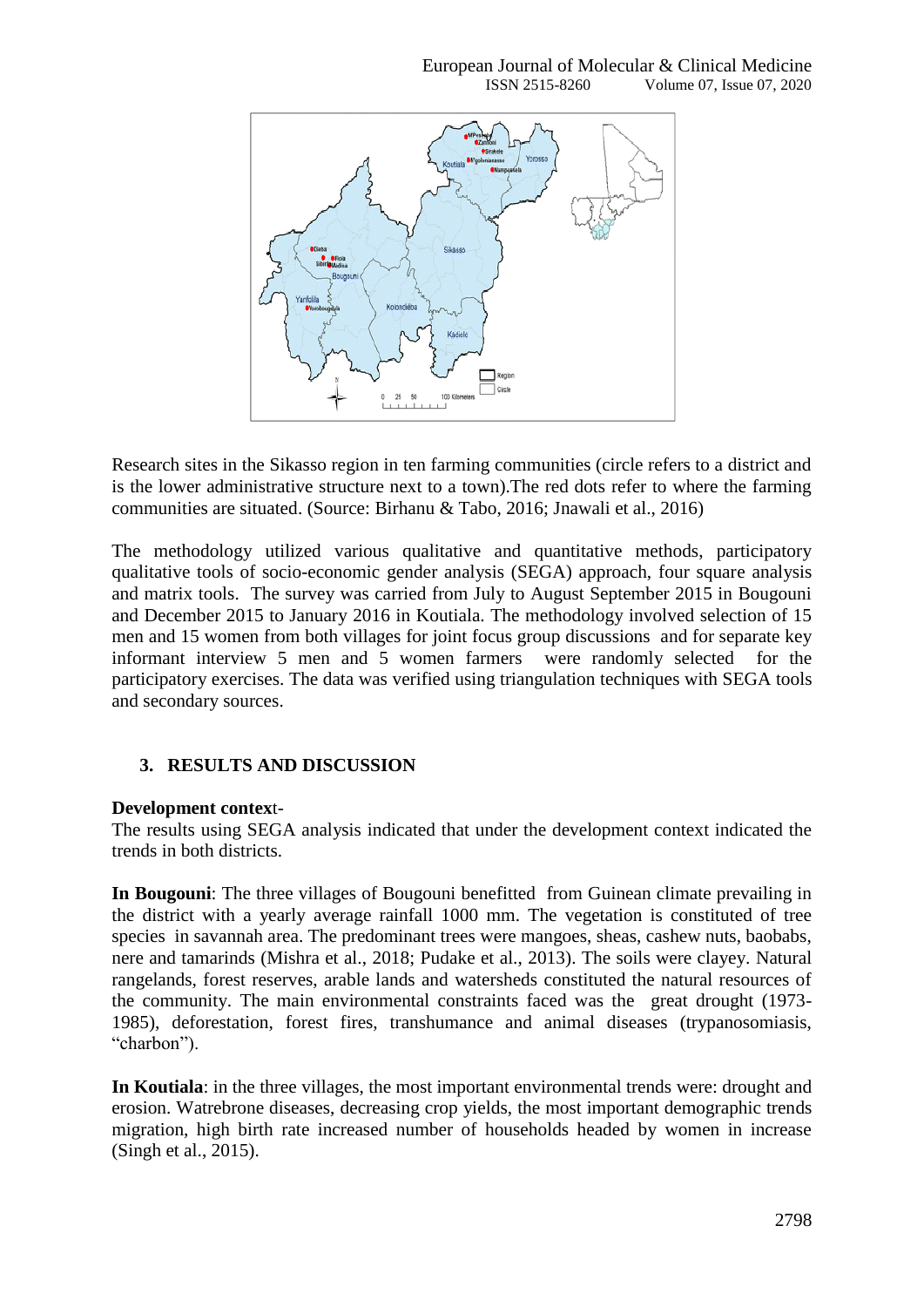## **Livelihood analysis**

In the three villages in Bougouni-the local economy relied heavily on rainfed cultivation. The main economic activities performed by women and men were cotton, maize and sorghum, fonio, groundnut, potato, rice, and cowpea produced in the village. Livestock keeping was the second important economic factor along with seasonal migration for employment to urban areas. While the main economic activities for Koutiala were agriculture, gardening, forestry, trade, schooling, livestock and religious practices. Besides trade and religious practices, all of these activities were carried out by women. The economic opportunities are the selling of market garden goods, and processed and natural foods (Shea and Néré) (Gupta et al., 2014). Men and women, ethnic groups and socioeconomic groups enjoyed the same rights of access.

Normally men in the villages in Bougouni concentrated on cotton and maize farming, cattle rearing, and trade. In addition to the groundnut and cowpea cultivation, maize and sorghum were cultivated by men during the rainy season. The main tasks carried out by the village men are the rebuilding or renovation of the buildings, the repairing of agricultural equipment, the distributing of organic manure in the fields when preparing for the rainy season. The storage of crop residues for fodder or compost and the selling of harvested cotton and maize are the main activities carried out at the start of the dry season by farmers.

Both men and women perception was men played greater role in various cropping and livestock activities in Bougouni. Women farmers had lesser role *vis-a vis* men farmers in crop activities like: seed access, sowing, soil improvement, weeding, harvesting, selling and livestock activities like: animal purchase, shrub collection, complementary feed purchase, animal watering, shelter cleaning, grazing and selling in the selected villages.Bougouni, Women generally cultivated groundnut, paddy, engaged in fishing, poultry and kept small ruminants like goats and sheep's. The farming of groundnut was usually practiced on plots leftover by men. The processing of cotton stems to soap, groundnut and the shea fruits gathered are usually practiced by women as income generating activities.

While the daily activity clocks in Bougouni showed that there was less work for women and men farmers during the dry season while more work during the rainy season. On average, men spent 8 hours in rainy season for activities related to agriculture, while in dry season 0-6 hours in agriculture related activities. Collecting wood, preparing meals, taking care of children and sick people in the households are among the main tasks carried out by women in the villages under survey. EOLBREAK In the case of Koutiala, the men (1.5 hours) spent less hours in agriculture-related activities in dry season than women farmers (3-5.5 hours) while men spent more hours (8.75-10 hours) in agriculture-related activities during rainy season than women farmers (7.5 hours).

#### **Men's preferences in livestock keeping In Bougouni:**

In term of livestock : cattle, sheep's were mostly raised by men's this explained by a better access of men's and the control of natural resources and better access to agricultural equipment in the community. Some men farmers raised chicken and goats it was mostly the case in poor and medium households. Chickens and goats were not as expensive as sheep's and cattle and had a higher reproduction rate in addition to the ease of their care. In the village of the Dieba, the common livestock species reared are the N'Dama cow, the Djallonke sheep and the Bambara Nain goat.

#### **Women's preferences in livestock keeping in Bougouni:**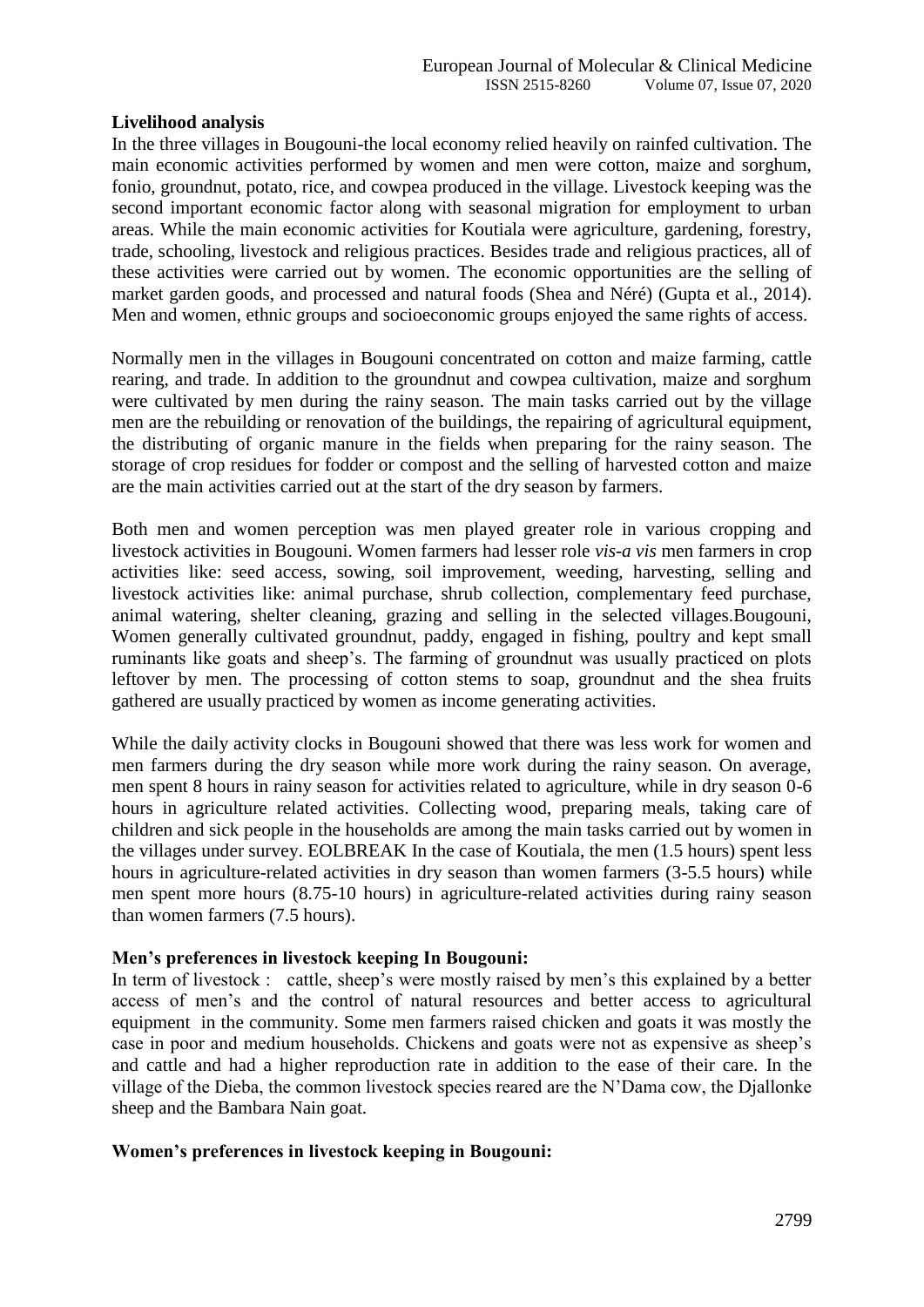They raised chicken and goats. The cattle breed raised were the N'Dama, breed resistant to trypanosomiasis prevailing under the guinean climate. The other cattle breeds preferred Meru and Zebu. The Djallonke sheep and the Bambara Nain goat constituted most of the small ruminants

## **Feed technologies and preferences in Bougouni**

The feeding technologies available for cattle and small ruminants in Bougouni were: grazing, collection of grass and shrub/tree leaves, feeding of high quality haulms such as cowpea, groundnut, concentrates/brans of sorghum, and maize, cotton cake, and feeding of stovers of maize and sorghum through- out the year. The season wise strategies followed by men and women farmers is summarized in tables below. During rainy season men grazed cattle while women did not have a role in grazing (in Flola and Djeba villages), with an exception in Sibirila village where cattle and small ruminants were sent for grazing. Women generally tied their goats/sheep by a rope in nearby fields. Poultry was raised on scavenge based system by both men and women. Animals grazed on natural parks and grassland under the supervision of men/boy cow herders. The most common feeding strategy by the men in the three villages of Bougouni was grazing for cattle and small ruminants while scavenging for poultry. In case of women the most preferred feeding strategy was intensive feeding using shrubs and grasses, tree leaves, concentrates and stovers of maize and sorghum. In the villages farmers sold cowpea and groundnut fodder.

|                 | <b>Flola</b> |                  | <b>Djeba</b> |             | <b>Sibirila</b> |              |  |
|-----------------|--------------|------------------|--------------|-------------|-----------------|--------------|--|
|                 | (May<br>to   | October)         | (May<br>to   | October)    | (May<br>to      | October)     |  |
| <b>Livestoc</b> | technologies |                  | technologies |             | technologies    |              |  |
| k type          | Women        | Men              | Women        | Men         | Women           | Men          |  |
| Cattle          |              | 1.Grazing        |              | 1.Grazing   | 1.Grazing,      | 1.Grazing    |  |
|                 |              | $\overline{2}$ . |              | 2.collectio | 2.cereal        | 2.Collection |  |
|                 |              | Collection       |              | οf<br>n     | bran-maize      | of           |  |
|                 |              | of               |              | shrub/tree  | and             | shrub/tree   |  |
|                 |              | shrub/tree       |              | leaves      | sorghum         | leaves       |  |
|                 |              | leaves           |              | 3. Mixed    |                 | 3.Mixed      |  |
|                 |              | 3. Mixed         |              | bran<br>of  |                 | of<br>bran   |  |
|                 |              | of<br>bran       |              | sorghum     |                 | sorghum      |  |
|                 |              | sorghum          |              | and maize   |                 | and maize    |  |
|                 |              | and maize        |              |             |                 |              |  |
|                 |              | 1.Mixed          | 1.Shrub/tre  | 1.Shrub/tre | 1.Shrub/tre     | 1.Shrub/tree |  |
|                 | 1.Shrub/tre  | of<br>bran       | e leaves     | e leaves    | e leaves        | leaves       |  |
|                 | e leaves     | sorghum          | 2.Mixed      | 2. Grazing  | Mixed<br>2.     |              |  |
| Sheep,          | 2.mixed      | and maize        | of<br>bran   |             | of<br>bran      | 2. Grazing   |  |
| goat            | of<br>bran   | 2.Shrub/tree     | sorghum      |             | sorghum         |              |  |
|                 | sorghum      | leaves           | and maize    |             | and maize       |              |  |
|                 | and maize    |                  | 3. Collectio |             | 3. Collectio    |              |  |
|                 |              |                  | n of grass   |             | n of grass      |              |  |

|  |  | Table 1: Gender preferred feed technologies and strategies in Bougouni in Rainy Season |
|--|--|----------------------------------------------------------------------------------------|
|  |  |                                                                                        |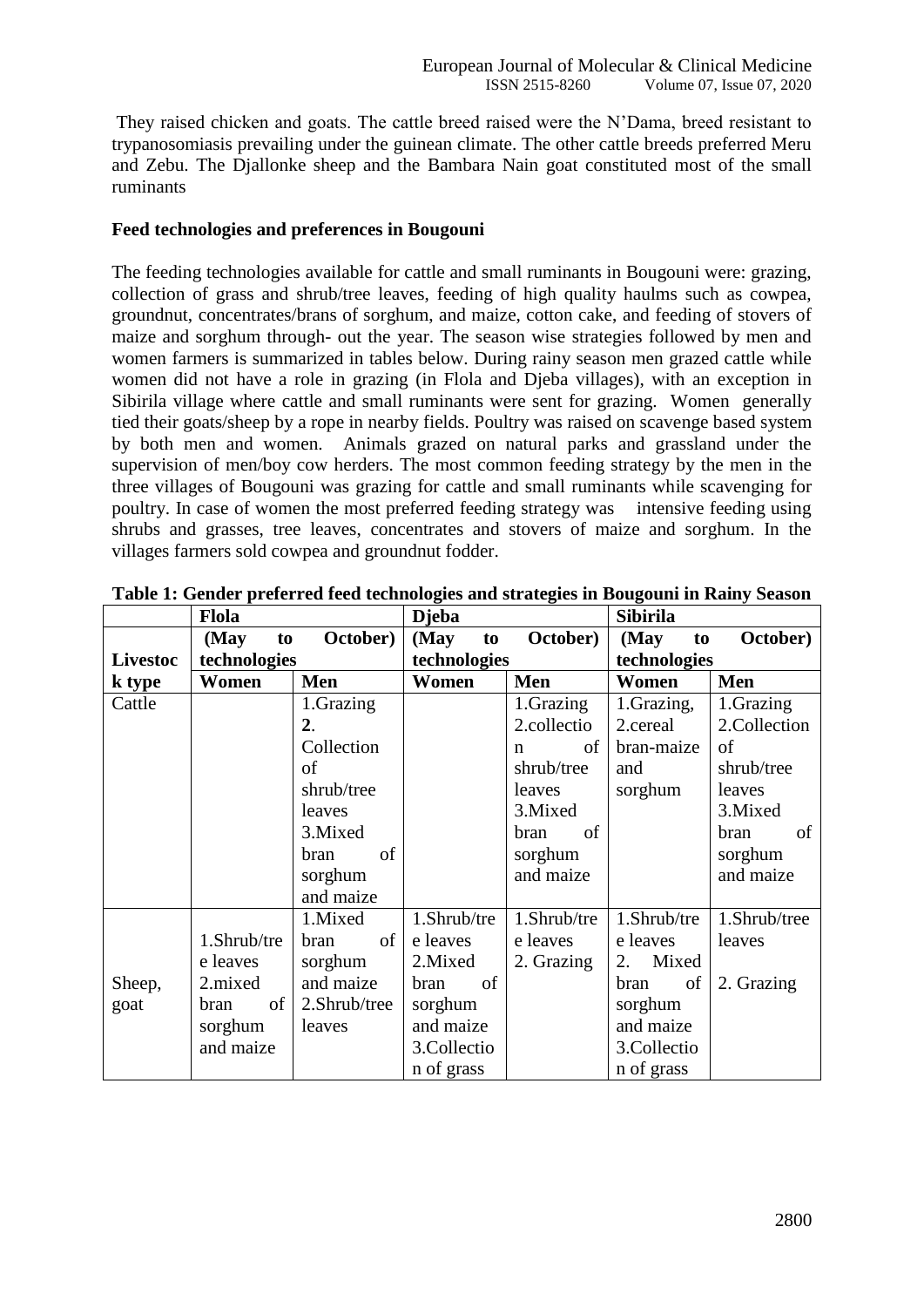European Journal of Molecular & Clinical Medicine ISSN 2515-8260 Volume 07, Issue 07, 2020

|         |             | 1. Scavengin  | 1.Sorghum    | 1.Mixed    | 1.Sorghum   | 1.Mixed      |
|---------|-------------|---------------|--------------|------------|-------------|--------------|
|         | 1.Sorghum   | g             | maize        | of<br>bran | maize       | bran<br>οf   |
|         | maize       | 2. Mixed      | grain        | sorghum    | grain       | sorghum      |
|         | grain       | of<br>bran    | 2. Mixed     | and maize  | Mixed<br>2. | and maize    |
|         | 2. Mixed    | sorghum,      | of  <br>bran | 2.millet,  | bran<br>of  | 2.millet,    |
| Poultry | of<br>bran  | maize         | sorghum      | maize      | sorghum     | maize grain  |
|         | sorghum     | 3.<br>millet, | and maize    | grain      | and maize   | 3. Scavengin |
|         | and maize   | maize grain   | 3. Termites  | 3.         | 3. Termites | g            |
|         | 3. Termites |               |              | Scavengin  |             |              |
|         |             |               |              | g          |             |              |
|         |             |               |              |            |             |              |

In the dry season, after harvest in September and October, sorghum and maize stover, cowpea and groundnut haulms were conserved and the prices were generally low during this period. Stover portion leftover by animals was either used as compost or throw away, burnt and when kept in field invited rodents and occupied space. Sometimes lack of transportation and storage space discouraged farmers' in utilizing properly its abundant feed biomass in their field, parklands through conservation and paradoxically the most pressing problem faced by men and women farmers is scarcity of feed in dry season.

|  | Table 2: Gender preferred feed technologies and strategies in Bougouni in Dry Season |  |  |  |  |  |
|--|--------------------------------------------------------------------------------------|--|--|--|--|--|
|  |                                                                                      |  |  |  |  |  |

|         | Villages in Bougouni |                  |                        |              |                     |                     |
|---------|----------------------|------------------|------------------------|--------------|---------------------|---------------------|
|         | Flola                |                  | Djeba                  |              | Sibirila            |                     |
|         | Dry                  | Season           | Dry Season (November   |              | Season<br>Dry       | (November<br>to     |
| Livesto | (November to April)  |                  | to April) technologies |              | April) technologies |                     |
| ck type | technologies         |                  |                        |              |                     |                     |
|         | Women                | Men              | Women                  | Men          | Women               | Men                 |
| Cattle  |                      | 1.Cowpe          | X                      | 1.Maize      | Rice<br>1.          | 1.Maize<br>stover,  |
|         | X                    | a.               |                        | stover,      | straw,              | groundnut           |
|         |                      | groundnu         |                        | groundnu     | maize               | cowpea, haulms, co  |
|         |                      | t haulms,        |                        | cotton<br>t. | bran,               | tton stalks, salt   |
|         |                      | cotton           |                        | stalks       | salt, cotton        | 2.Paddy<br>straw,   |
|         |                      | stalks,          |                        | cowpea       | stalks              | Sorghum residues,   |
|         |                      |                  |                        | haulms       | $2.$ Shrubs/tr      |                     |
|         |                      | mixed<br>2.      |                        | 2.Mixed      | ee leaves,          |                     |
|         |                      | of<br>bran       |                        | of<br>bran   |                     |                     |
|         |                      | sorghum          |                        | sorghum      |                     |                     |
|         |                      | and              |                        | and          |                     |                     |
|         |                      | maize            |                        | maize        |                     |                     |
|         |                      | 3.Salt           |                        |              |                     |                     |
|         | 1.Collecti           | 1.Paddy          | 1.Mixed                | 1.Paddy      | 1.Mixed             | 1.Shrub/tree        |
|         | of<br><sub>on</sub>  | straw            | of<br>bran             | straw        | of<br>bran          | leaves              |
|         | shrub/tree           | sorghum          | sorghum                | 2.shrub/tr   | sorghum             | 2. Mixed bran of    |
|         | leaves               | and              | and maize              | ee leaves    | and maize           | sorghum<br>and      |
| Sheep,  |                      | maize            | 2.Collectio            | 3. Mixed     | 2.Collectio         | maize               |
| goat    |                      | stovers          | of<br>n                | of<br>bran   | of<br>n             | 3.Grazing           |
|         |                      | $\overline{2}$ . | shrub/tree             | sorghum      | shrub/tree          | Cowpea<br>4.<br>and |
|         |                      | Shrub/tre        | leaves                 | and          | leaves              | groundnut Haulms    |
|         |                      | leaves<br>e      | 3.Salt                 | maize        | 3. Cowpea           | 5.Salt              |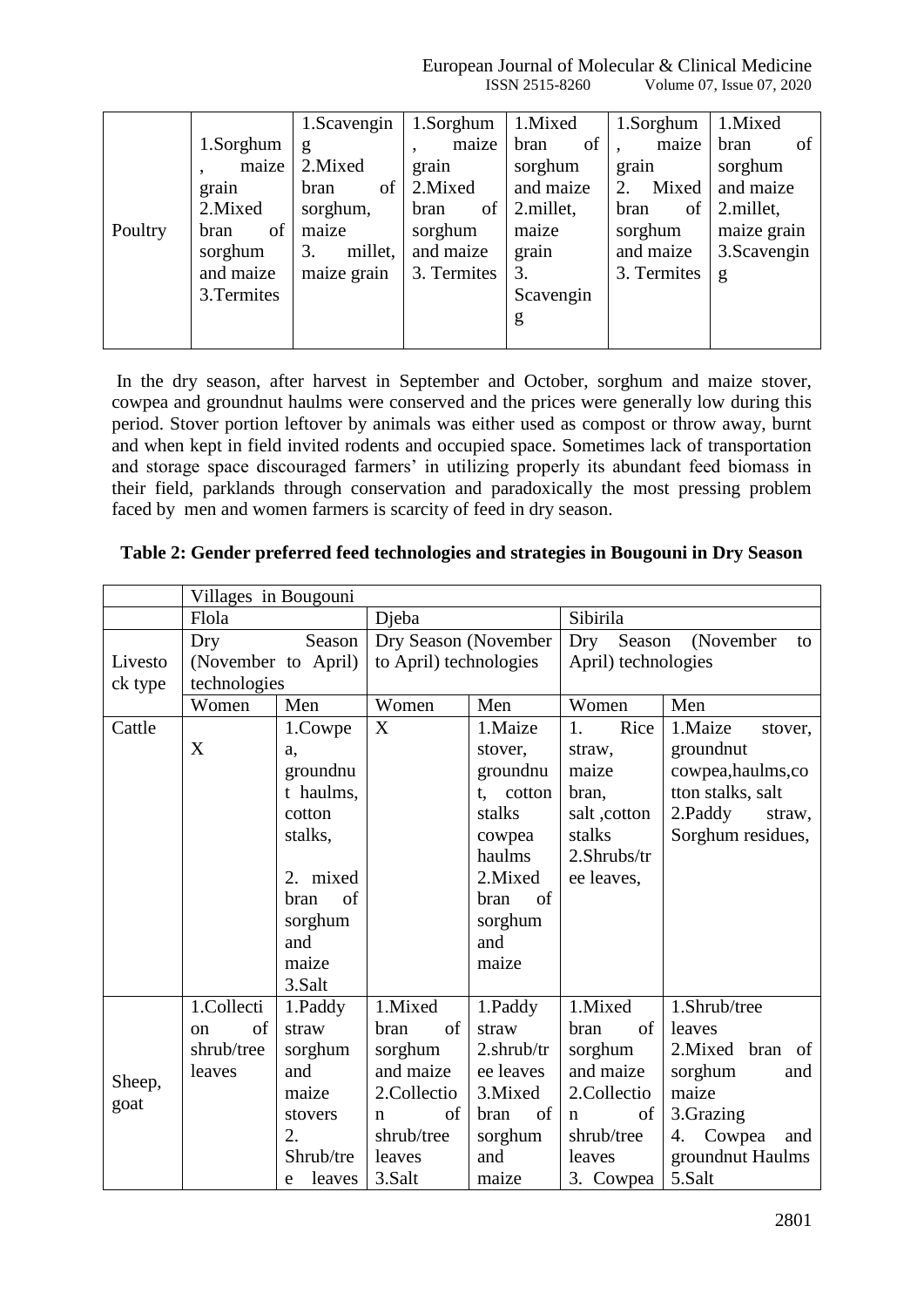|         |                                                                                                           | and salt                                                                                                                      |                                                                               | 3.Salt                                                                                                  | and<br>groundnut<br>Haulms<br>,salt                                |                                                              |
|---------|-----------------------------------------------------------------------------------------------------------|-------------------------------------------------------------------------------------------------------------------------------|-------------------------------------------------------------------------------|---------------------------------------------------------------------------------------------------------|--------------------------------------------------------------------|--------------------------------------------------------------|
| Poultry | 1. Mixed<br>of<br>bran<br>sorghum<br>and maize<br>2Millet<br>grain<br>3. Maize<br>grain<br>4.<br>Termites | 1.Mixed<br>of<br>bran<br>sorghum<br>and<br>maize<br>2.<br>Scavengi<br>ng<br>3. Mixed<br>of<br>bran<br>sorghum<br>and<br>maize | 1.Millet<br>grain<br>2.<br>Maize<br>grain<br>3. Termites<br>4. Scavengi<br>nh | 1.Grazing<br>2.Sorghu<br>&<br>m<br>maize<br>grains<br>3. Mixed<br>of<br>bran<br>sorghum<br>and<br>maize | 1.Mixed<br>of<br>bran<br>sorghum<br>and maize<br>2. Scavengi<br>ng | 1. Mixed bran of<br>sorghum<br>and<br>maize<br>2. Scavenging |

In Bougouni, the fodder trade was limited as only a few persons produced for fodder trading.

## In Koutiala

The main feeds offered in the villages of Koutiala was tree leaves collected from bushes, sorghum , maize coarse cereal stovers, cotton stalks, paddy straw, cowpea and groundnut haulm, brans of cereals like sorghum and maize, Nere flour, minerals like salts. These animals were kept for meat (cattle, sheep, goat), milk (cattle) and draught (donkeys, oxen) were consumed and sold (Usman et al., 2019; Bashary et al., 2020). Tree leaves of *Caicedras* were given to cattle, and small ruminants during rainy season, while , *Grégré, Pterocarpus erinaceus, Mignenena neremougou, Foufou, Leinguin* leaves were given during the dry season. Stovers and brans, haulms were collected by men and women farmers throughout the year.

|         | VIIIages in Koutiaia          |                    |                  |          |              |                 |  |
|---------|-------------------------------|--------------------|------------------|----------|--------------|-----------------|--|
|         | M'Pessoba                     |                    | Zanzoni          |          |              | <b>Sirakele</b> |  |
|         | (May to October) technologies |                    | (May to October) |          | (May         | October)<br>to  |  |
| Livesto |                               |                    | technologies     |          | technologies |                 |  |
| ck type | Women                         | Men                | Women            | Men      | Women        | Men             |  |
| Cattle  | 1.Maize<br>stover,            | 1.Maize<br>stover. | 1.Maize          | 1.Maize  | 1.Maize      | 1.Maize         |  |
|         | sorghum stover,               | sorghum stover,    | stover,          | stover,  | stover,      | stover,         |  |
|         | ground nut,                   | ground nut,        | sorghu           | sorghu   | sorghu       | sorghum         |  |
|         | cowpea haulms                 | cowpea haulms      | m                | m        | m            | stover,         |  |
|         | 2. Mixed bran of              | 2. Mixed bran of   | stover,          | stover,  | stover,      | ground nut,     |  |
|         | sorghum, maize                | sorghum, maize     | groundn          | groundn  | paddy        | paddy straw,    |  |
|         | and nere flour                | and nere flour     | ut,              | ut.      | straw,       | cowpea          |  |
|         | 3. Salt                       | 3. Salt            | cowpea           | cowpea   | groundn      | haulms          |  |
|         | 4. Tree leaves of             | 4. Tree leaves of  | haulms           | haulms   | ut,          | 2. Mixed        |  |
|         | Shea,<br>Gueni,               | Shea,              | 2. Mixed         | 2. Mixed | cowpea       | bran<br>οf      |  |

**Table3: Gender preferred feed technologies and strategies Koutiala in Rainy Season Villages in Koutiala**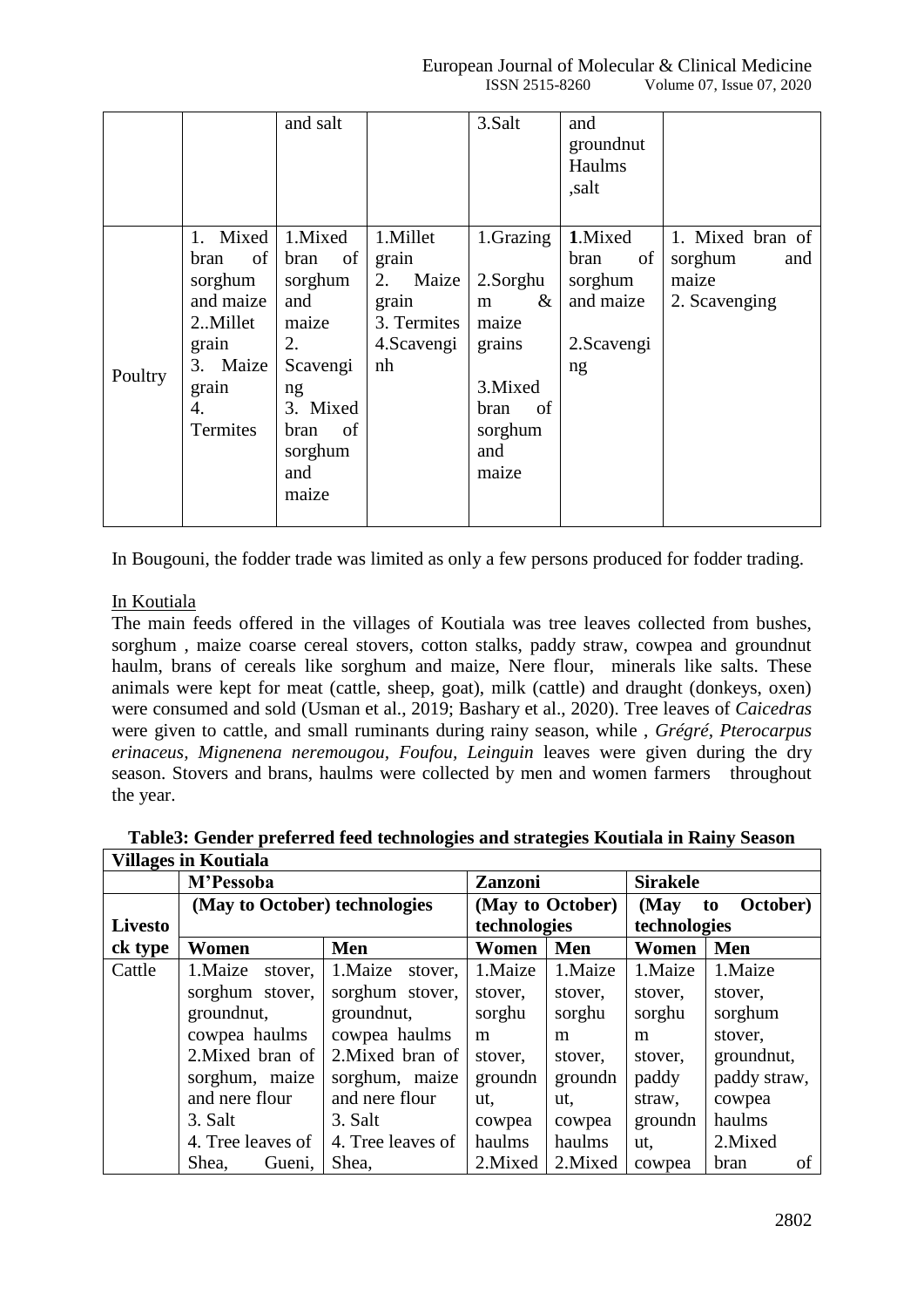|        | Dabacala, Toro                | Gueni, Dabacala,                  | bran of             | bran of             | haulms                        | sorghum and               |
|--------|-------------------------------|-----------------------------------|---------------------|---------------------|-------------------------------|---------------------------|
|        | and Zerebeni                  | Toro<br>and                       | sorghu              | sorghu              | 2.Mixed                       | maize                     |
|        |                               | Zerebeni                          | and<br>m            | and<br>${\bf m}$    | bran of                       | 3. Salt                   |
|        |                               |                                   | maize               | maize               | sorghu                        | 4.<br>Tree                |
|        |                               |                                   | 3. Salt             | 3. Salt             | and<br>m<br>maize             | leaves<br>of<br>Caicedras |
|        |                               |                                   |                     |                     | 3. Salt                       |                           |
|        |                               |                                   |                     |                     | 4. Tree                       |                           |
|        |                               |                                   |                     |                     | leaves                        |                           |
|        |                               |                                   |                     |                     | of                            |                           |
|        |                               |                                   |                     |                     | Caicedr                       |                           |
|        |                               |                                   |                     |                     | as                            |                           |
|        | 1.Maize<br>stover,            | 1. Maize<br>stover,               | 1.Maize             | 1.Maize             | 1.Maize                       | 1.Maize                   |
|        | sorghum stover,<br>groundnut, | sorghum stover,<br>groundnut,     | stover,<br>sorghu   | stover,<br>sorghu   | stover,<br>sorghu             | stover,<br>sorghum        |
|        | cowpea haulms                 | cowpea haulms                     | m                   | m                   | m                             | stover,                   |
|        | 2. Mixed bran of              | 2. Mixed bran of                  | stover,             | stover,             | stover,                       | groundnut,p               |
|        | sorghum, maize                | sorghum, maize                    | groundn             | groundn             | paddy                         | addy straw,               |
|        | and nere flour                | and nere flour                    | ut,                 | ut,                 | straw,                        | cowpea                    |
|        | 3. Salt                       | 3. Salt                           | cowpea              | cowpea              | groundn                       | haulms                    |
|        | 4. Tree leaves of             | 4. Tree leaves of                 | haulms              | haulms              | ut,                           | 2.Mixed                   |
| Sheep, | Shea,<br>Gueni, Dabacala      | Shea,<br>Gueni, Dabacala          | 2. Mixed<br>bran of | 2. Mixed<br>bran of | cowpea<br>haulms              | bran<br>of<br>sorghum and |
| goat   | ,Toro<br>and                  | ,Toro<br>and                      | sorghu              | sorghu              | 2. Mixed                      | maize                     |
|        | Zerebeni                      | Zerebeni                          | and<br>m            | and<br>${\bf m}$    | bran of                       | 3. Salt                   |
|        |                               |                                   | maize               | maize               | sorghu                        | 4.<br>Tree                |
|        |                               |                                   | 3. Salt             | 3.Salt              | and<br>m                      | of<br>leaves              |
|        |                               |                                   |                     |                     | maize                         | Caicedras                 |
|        |                               |                                   |                     |                     | 3. Salt                       |                           |
|        |                               |                                   |                     |                     | 4. Tree<br>leaves             |                           |
|        |                               |                                   |                     |                     | of                            |                           |
|        |                               |                                   |                     |                     | Caicedr                       |                           |
|        |                               |                                   |                     |                     | as.                           |                           |
|        | 1.Maize<br>stover,            | 1.Maize<br>stover,                | 1.Maize             | 1.Maize             | 1.Maize                       | 1.Maize                   |
|        | sorghum stover,               | sorghum stover,                   | stover,             | stover,             | stover,                       | stover,                   |
|        | groundnut,<br>cowpea haulms   | groundnut,                        | sorghu              | sorghu              | sorghu                        | sorghum                   |
|        | 2. Mixed bran of              | cowpea haulms<br>2. Mixed bran of | m<br>stover,        | m<br>stover,        | m<br>stover,                  | stover,<br>paddy straw,   |
|        | sorghum<br>and                | sorghum<br>and                    | groundn             | groundn             | paddy                         | groundnut,                |
|        | maize                         | maize                             | ut,                 | ut,                 | straw,                        | cowpea                    |
| Donkey | 3. Salt                       | 3. Salt                           | cowpea              | cowpea              | groundn                       | haulms                    |
|        | 4. Tree leaves of             | 4. Tree leaves of                 | haulms              | haulms              | ut,                           | 2.Mixed                   |
|        | Shea,                         | Shea,                             | 2. Mixed            | 2.Mixed             | cowpea                        | of<br>bran                |
|        | Gueni, Dabacala               | Gueni, Dabacala                   | bran of             | bran of             | haulms                        | sorghum and               |
|        | ,Toro<br>and<br>Zerebeni      | ,Toro<br>and<br>Zerebeni          | sorghu<br>and<br>m  | sorghu<br>and<br>m  | 2.Mixe<br>$\mathbf d$<br>bran | maize<br>3. Salt          |
|        |                               |                                   | maize               | maize               | of                            |                           |
|        |                               |                                   | 3.Salt              | 3.Salt              | sorghu                        |                           |
|        |                               |                                   |                     |                     | and<br>m                      |                           |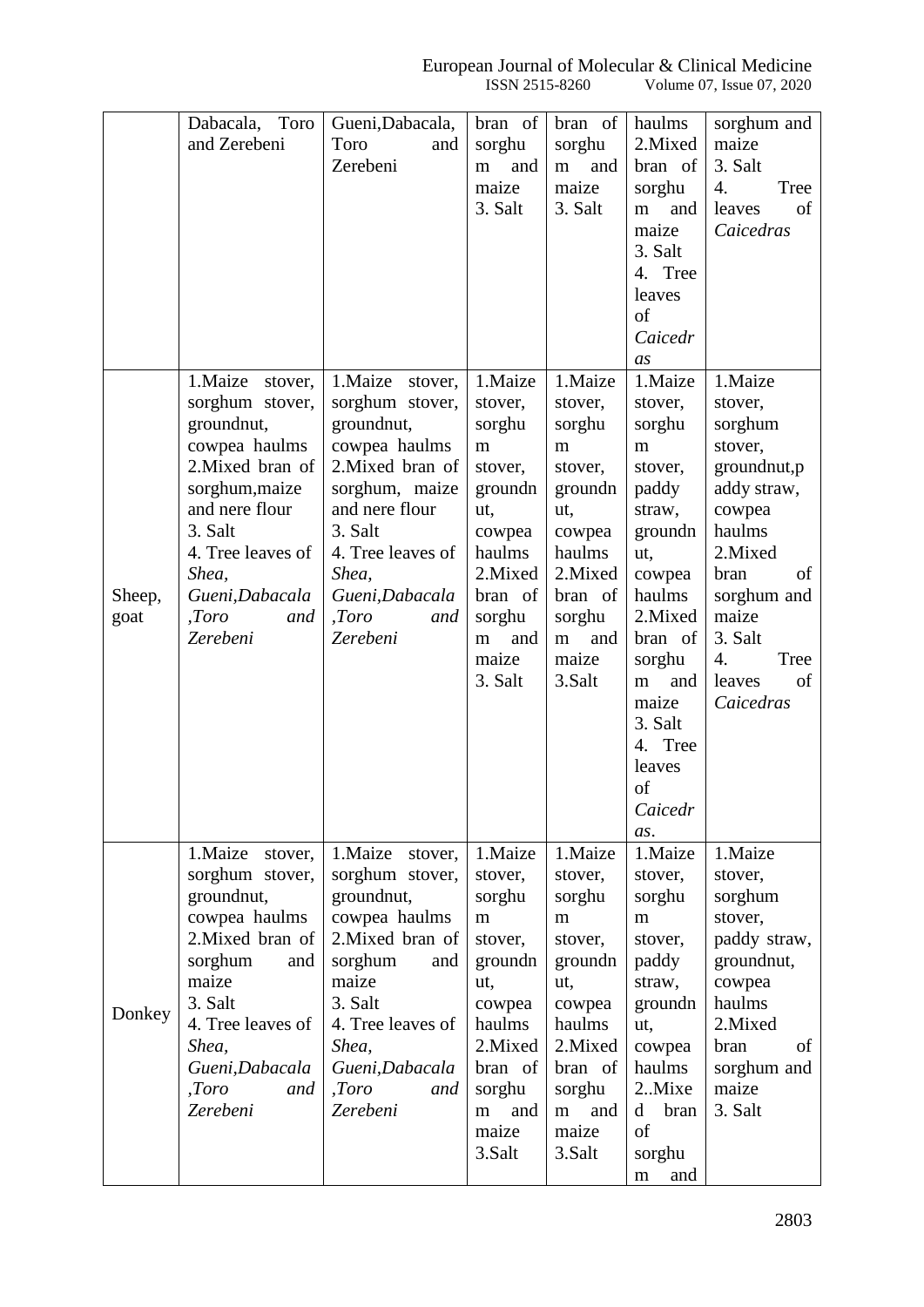|  |  | maize<br>3. Salt |  |
|--|--|------------------|--|
|  |  |                  |  |
|  |  |                  |  |

The tree leaves of *Neremougou, Gregre, Founfoun, Wolo, Guenou, Diala* were offered to cattle and goats in rainy and dry season. And these were collected from bushes. The most preferred tree leaves were of *Pterocarpus erinaceus* or locally called as Guenou because animals liked the fodder leaves (Sharma et al., 2019, Singh et al., 2019). *Caicedras* or local name Diala was used as medicine for animals, Minerals like salt and brans were given to small and large ruminants and donkeys mixing of bran and water. *Caicedras* tree leaves (local name- Diala), *Gregre* (local name), *Pterocarpus erinaceus* (Guenou-local name ) *Mignenena neremougou* (local name fufu Leinguin) were the most preferred tree leaves by men and women farmers. Nere flour was also by farmers used for cattle and shaots feeding.

|         | <b>Villages in Koutiala</b> |                        |                                                                                                            |                        |                          |                          |
|---------|-----------------------------|------------------------|------------------------------------------------------------------------------------------------------------|------------------------|--------------------------|--------------------------|
|         | M'Pessoba                   |                        | Zanzoni                                                                                                    |                        | <b>Sirakele</b>          |                          |
|         | (May<br>to                  | October)               | (May<br>to                                                                                                 | October)               | (May<br>to               | October)                 |
| Live    | technologies                |                        | technologies                                                                                               |                        | technologies             |                          |
| stoc    | Women                       | Men                    | Women                                                                                                      | Men                    | Women                    | Men                      |
| $\bf k$ |                             |                        |                                                                                                            |                        |                          |                          |
| type    |                             |                        |                                                                                                            |                        |                          |                          |
| Cattl   | Stovers-<br>$1_{\cdot}$     | Stovers-<br>1.         | 1.<br>Stovers-                                                                                             | 1.Stovers-             | Stovers-<br>1.           | 1.<br>Stovers-           |
| e       | sorghum, so                 | sorghum, so            | sorghum, so                                                                                                | sorghum, so            | sorghum, so              | sorghum, sor             |
|         | rghum, padd                 | rghum, padd            | rghum, padd                                                                                                | rghum, padd            | rghum, padd              | ghum, paddy              |
|         | straw,<br>$\mathbf{V}$      | straw,<br>$\mathbf{V}$ | straw,<br>$\overline{V}$                                                                                   | straw,<br>$\mathbf{V}$ | straw,<br>$\mathbf{V}$   | straw,                   |
|         | groundnut,                  | groundnut,             | groundnut,                                                                                                 | groundnut,             | groundnut,               | groundnut,               |
|         | cowpea                      | cowpea                 | cowpea                                                                                                     | cowpea                 | cowpea                   | cowpea                   |
|         | haulms,                     | haulms,                | haulms,                                                                                                    | haulms,                | haulms,                  | haulms,                  |
|         | cotton                      | cotton                 | cotton                                                                                                     | cotton                 | cotton                   | cotton stalks            |
|         | stalks                      | stalks                 | stalks                                                                                                     | stalks                 | stalks                   |                          |
|         | 2.Mixed                     | 2. Mixed               | 2.Mixed                                                                                                    |                        |                          | 2. Mixed                 |
|         | of<br>bran                  | bran<br>of             | $% \left( \left( \mathcal{A},\mathcal{A}\right) \right) =\left( \mathcal{A},\mathcal{A}\right)$ of<br>bran | 2. Mixed               | 2. Mixed                 | of<br>bran               |
|         | sorghum                     | sorghum                | sorghum                                                                                                    | of<br>bran             | bran<br>of               | sorghum and              |
|         | and maize                   | and maize              | and maize                                                                                                  | sorghum                | sorghum                  | maize                    |
|         | 3. Salt                     | 3. Salt                | 3. Salt                                                                                                    | and maize              | and maize                | 3. Salt                  |
|         | 4.Tree                      | 4.Tree                 |                                                                                                            | 3. Salt                | 3. Salt                  | $\overline{4}$ .<br>Tree |
|         | leaves of                   | leaves of              |                                                                                                            |                        | $\overline{4}$ .<br>Tree | of<br>leaves             |
|         | Shea,                       | Shea,                  |                                                                                                            |                        | leaves<br>of             | Grégré,                  |
|         | Gueni, Daba                 | Gueni, Daba            |                                                                                                            |                        | Grégré,                  | Pterocarpus              |
|         | cala, Toro                  | cala, Toro             |                                                                                                            |                        | Pterocarpus              | erinaceus,               |
|         | and                         | and                    |                                                                                                            |                        | erinaceus,               | Mignenena                |
|         | Zerebeni                    | Zerebeni               |                                                                                                            |                        | Mignenena                | neremougou,              |
|         |                             |                        |                                                                                                            |                        | neremougo                | Foufou,                  |
|         |                             |                        |                                                                                                            |                        | Foufou,<br>$u$ .         | Leinguin                 |
|         |                             |                        |                                                                                                            |                        | Leinguin                 |                          |

**Table 4: Gender preferred feed technologies and strategies in Koutiala in Dry Season**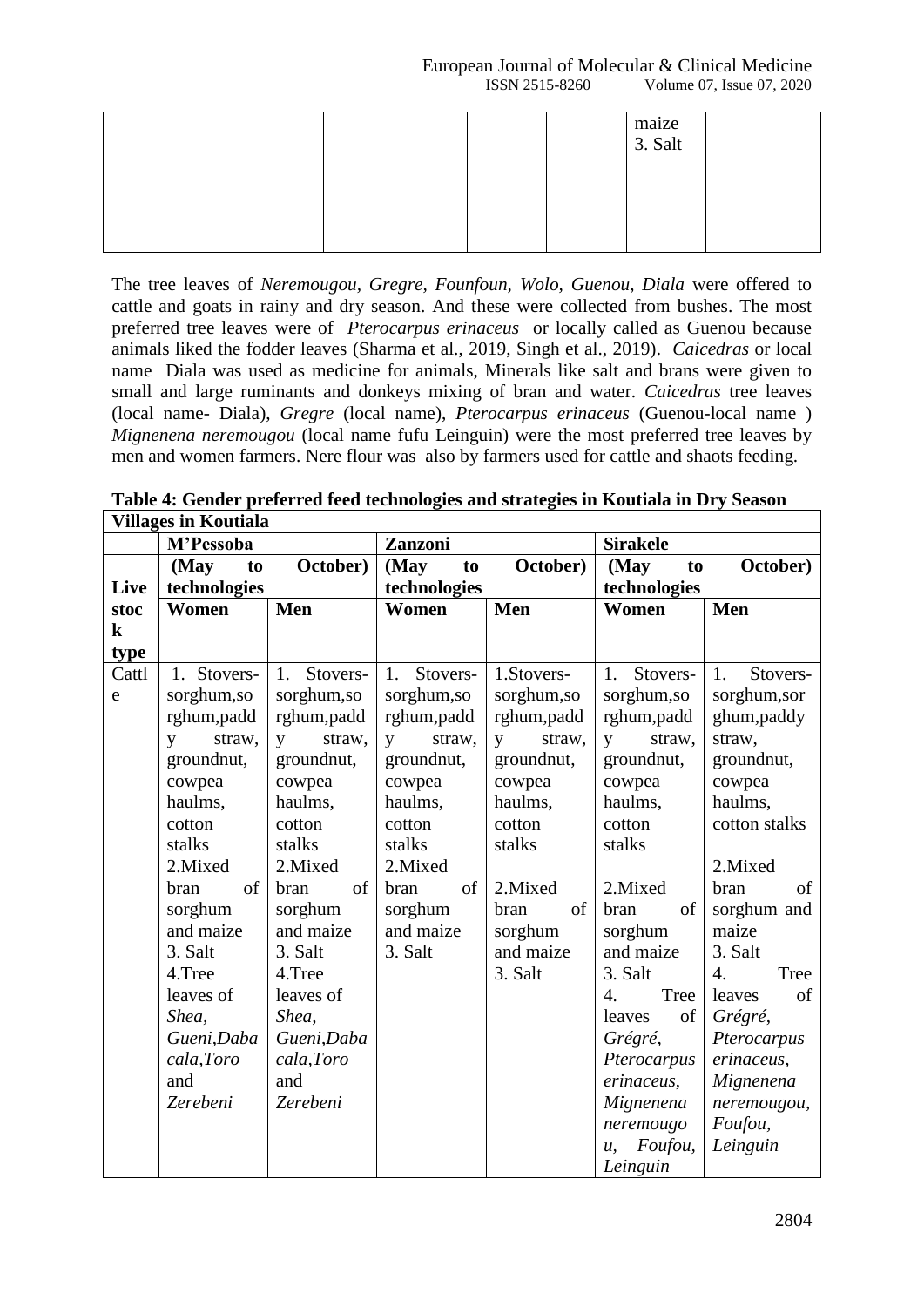|      | 1.Stovers-               | 1.Stovers-               | Stovers-<br>1. | Stovers-<br>1. | Stovers-<br>1.                        | 1.sorghum,s              |
|------|--------------------------|--------------------------|----------------|----------------|---------------------------------------|--------------------------|
|      | sorghum, so              | sorghum, so              | sorghum, so    | sorghum, so    | sorghum, so                           | orghum, padd             |
|      | rghum,padd               | rghum,padd               | rghum,padd     | rghum, padd    | rghum,padd                            | straw,<br>y              |
|      | straw,<br>y              | straw,<br>y              | straw,<br>y    | straw,<br>y    | straw,<br>y                           | groundnut,               |
|      | groundnut,               | groundnut,               | groundnut,     | groundnut,     | groundnut,                            | cowpea                   |
|      | cowpea                   | cowpea                   | cowpea         | cowpea         | cowpea                                | haulms,                  |
|      | haulms,                  | haulms,                  | haulms,        | haulms,        | haulms,                               | cotton stalks            |
|      | cotton                   | cotton                   | cotton         | cotton         | cotton                                | 2. Mixed                 |
|      | stalks                   | stalks                   | stalks         | stalks         | stalks                                | bran<br>of               |
|      | 2.Mixed                  | 2. Mixed                 |                |                | 2. Mixed                              | sorghum and              |
| Shee | of<br>bran               | of<br>bran               | 2. Mixed       | 2.Mixed        | of<br>bran                            | maize                    |
|      | sorghum                  | sorghum                  | of<br>bran     | of<br>bran     | sorghum                               | 3. Salt                  |
| p,   | and maize                | and maize                | sorghum        | sorghum        | and maize                             | $\overline{4}$ .<br>Tree |
| goat | 3. Salt                  | 3. Salt                  | and maize      | and maize      | 3. Salt                               | of<br>leaves             |
|      |                          |                          |                | 3. Salt        |                                       |                          |
|      | Tree<br>$\overline{4}$ . | $\overline{4}$ .<br>Tree | 3. Salt        |                | 4.<br>Tree                            | Grégré,                  |
|      | leaves of                | leaves of                |                |                | leaves<br>of                          | Pterocarpus              |
|      | Shea,                    | Shea,                    |                |                | Grégré,                               | erinaceus,               |
|      | Gueni, Daba              | Gueni, Daba              |                |                | Pterocarpus                           | Mignenena                |
|      | cala, Toro               | cala, Toro               |                |                | erinaceus,                            | neremougou,              |
|      | and                      | and                      |                |                | Mignenena                             | Foufou,                  |
|      | Zerebeni                 | Zerebeni                 |                |                | neremougo                             | Leinguin                 |
|      |                          |                          |                |                | Foufou,<br>u                          |                          |
|      |                          |                          |                |                | Leinguin                              |                          |
|      |                          |                          |                |                |                                       |                          |
|      | 1.Maize                  | 1.Maize                  | 1.Maize        | 1.Maize        | 1.Maize                               | 1.Maize                  |
|      | stover,                  | stover,                  | stover,        | stover,        | stover,                               | stover,                  |
|      | sorghum                  | sorghum                  | sorghum        | sorghum        | sorghum                               | sorghum                  |
|      | stover,                  | stover,                  | stover,        | stover,        | stover,                               | stover,                  |
|      | paddy                    | paddy                    | paddy          | paddy          | paddy                                 | paddy straw,             |
|      | straw,                   | straw,                   | straw,         | straw,         | straw,                                | groundnut,               |
|      | groundnut,               | groundnut,               | groundnut,     | groundnut,     | groundnut,                            | cowpea                   |
|      | cowpea                   | cowpea                   | cowpea         | cowpea         | cowpea                                | haulms                   |
|      | haulms                   | haulms                   | haulms         | haulms         | haulms                                | 2.Mixed                  |
|      | 2. Mixed                 | 2.Mixed                  | 2.Mixed        | 2.Mixed        | 2. Mixed                              | bran<br>of               |
|      | of                       |                          | of             | of             | οf                                    |                          |
| Don  | bran                     | of<br>bran               | bran           | bran           | bran                                  | sorghum and              |
| key  | sorghum                  | sorghum                  | sorghum        | sorghum        | sorghum                               | maize                    |
|      | and maize                | and maize                | and maize      | and maize      | and maize                             | 3. Salt                  |
|      | 3. Salt                  | 3. Salt                  | 3. Salt        | 3. Salt        | 3. Salt                               | 4.<br>Tree               |
|      | Tree<br>4.               | 4.<br>Tree               |                |                | 4.<br>Tree                            | of<br>leaves             |
|      | leaves of                | leaves of                |                |                | leaves<br>of                          | Grégré,                  |
|      | Shea,                    | Shea,                    |                |                | Grégré,                               | Pterocarpus              |
|      | Gueni, Daba              | Gueni, Daba              |                |                | Pterocarpus                           | erinaceus,               |
|      | cala, Toro               | cala, Toro               |                |                | erinaceus,                            | Mignenena                |
|      | and                      | and                      |                |                | Mignenena                             | neremougou,              |
|      | Zerebeni                 | Zerebeni                 |                |                | neremougo                             | Foufou,                  |
|      |                          |                          |                |                | Foufou,<br>$\mathcal{U},$<br>Leinguin | Leinguin                 |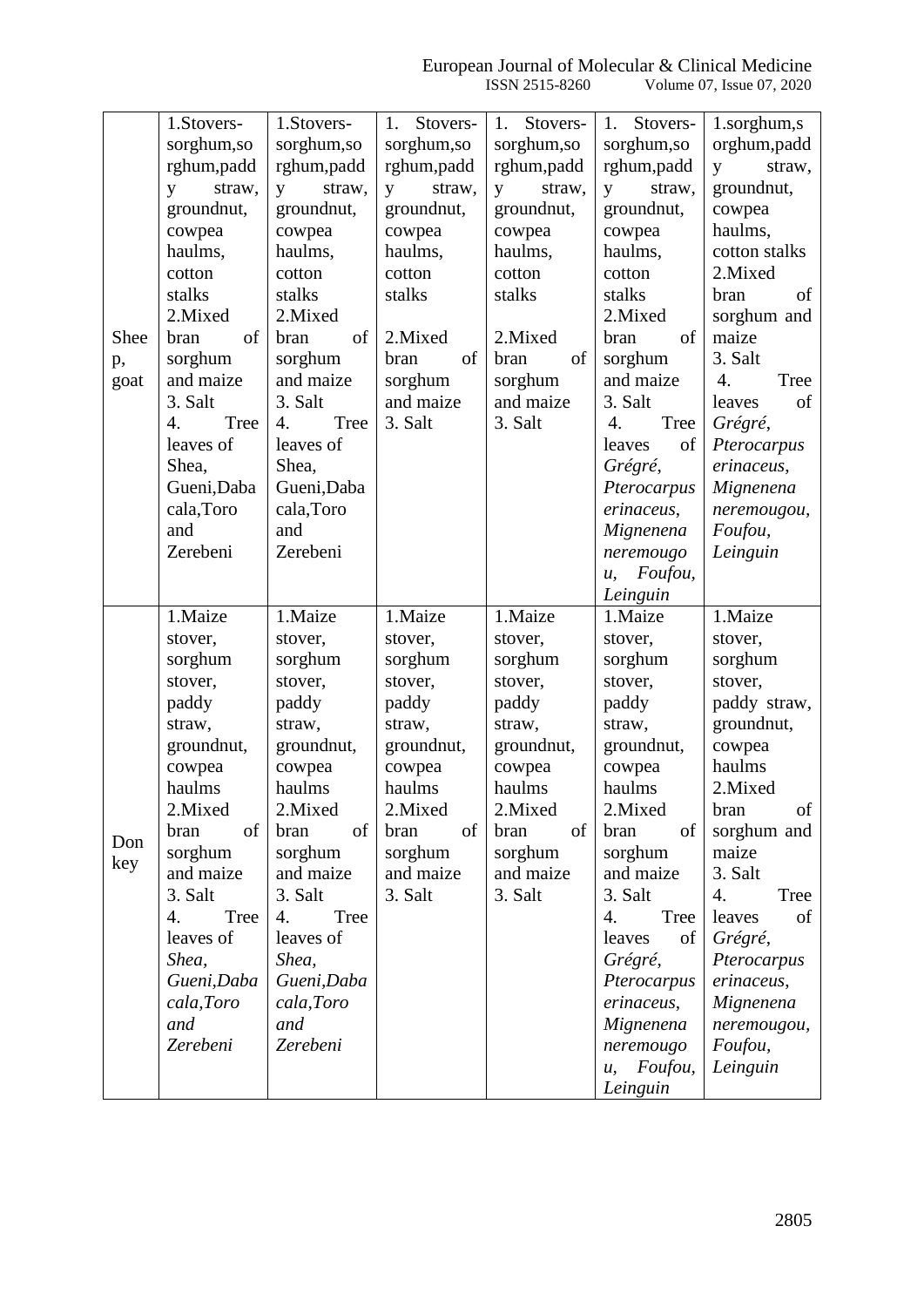# **4. CONCLUSION**

In order to address the dry season quality feed shortage women and men farmers should plant: disease free improved dual purpose maize, sorghum, cowpea and groundnut varieties in fields while men farmers should strategies on seeding the parklands with quality grasses as grazing is mostly preferred by the men farmers. Although feeding traditional sorghum stovers and dry grasses in feed scarce period is a good nutritional strategy deployed by both men and women farmers and yet more can be achieved by conservation of feed resources during the surplus season (Tandon et a., 2018,a, 2018b, 2019). The low protein value stovers (sorghum, maize) and paddy straw can be improved by urea treatment, proper storage, drying and conservation methods. Storage of feeds in fodder banks, cultivation of fodder crops, awareness on silage and hay making could be the ways. Apart from that a simple technology of chopping of green and dry stover, grasses can reduce animal feed wastage. To reduce the drudgery mobile choppers, fodder grinders can be introduced which could be shared and utilized on community basis and fabricated taking into account the gender dimension. In addition farmers are required to be trained on the way they harvest their crops and manage the crop residues (Prabhakar and Sivakumar, 2019). Burning of crop residue should be discouraged. For example the upper section of cereal stover and the immature panicles and tillers have much higher feeding value than the remainder of the residues. Since the grain is harvested by hand the more nutritious part could be collected at the same time leaving some stubbles in the fields. Training on different least cost feed rations, and training of men and women farmers' on better feed resources conservation and management can improve considerably livestock production for enhanced dry season feeding and livestock keeping as an important intensification activity.

# **REFERENCES**

- [1] Saxena, A., Prasad, D., & Haldhar, R. (2018). Investigation of corrosion inhibition effect and adsorption activities of Cuscuta reflexa extract for mild steel in 0.5 M H2SO4. Bioelectrochemistry, 124, 156-164.
- [2] Balakumar, P., Chakkarwar, V. A., Kumar, V., Jain, A., Reddy, J., & Singh, M. (2008). Experimental models for nephropathy. Journal of the Renin-Angiotensin-Aldosterone System, 9(4), 189-195.
- [3] Srivastava, G., Das, C. K., Das, A., Singh, S. K., Roy, M., Kim, H., Sethy, N., Kumar, A., Sharma, R.K., Singh, S.K., Philip, D. (2014). Seed treatment with iron pyrite (FeS 2) nanoparticles increases the production of spinach. RSC Advances, 4(102), 58495- 58504.
- [4] Vaid, S. K., Kumar, B., Sharma, A., Shukla, A. K., & Srivastava, P. C. (2014). Effect of Zn solubilizing bacteria on growth promotion and Zn nutrition of rice. Journal of soil science and plant nutrition, 14(4), 889-910.
- [5] Chaudhary, A., & Singh, S. S. (2012, September). Lung cancer detection on CT images by using image processing. In 2012 International Conference on Computing Sciences (pp. 142-146). IEEE.
- [6] Patel, S. (2012). Potential of fruit and vegetable wastes as novel biosorbents: summarizing the recent studies. Reviews in Environmental Science and Bio/Technology, 11(4), 365-380.
- [7] Nagpal, R., Behare, P. V., Kumar, M., Mohania, D., Yadav, M., Jain, S., Menon, S., Parkash, O., Marotta, F., Minelli, E., Henry, C. J. K. (2012). Milk, milk products, and disease free health: an updated overview. Critical reviews in food science and nutrition, 52(4), 321-333.